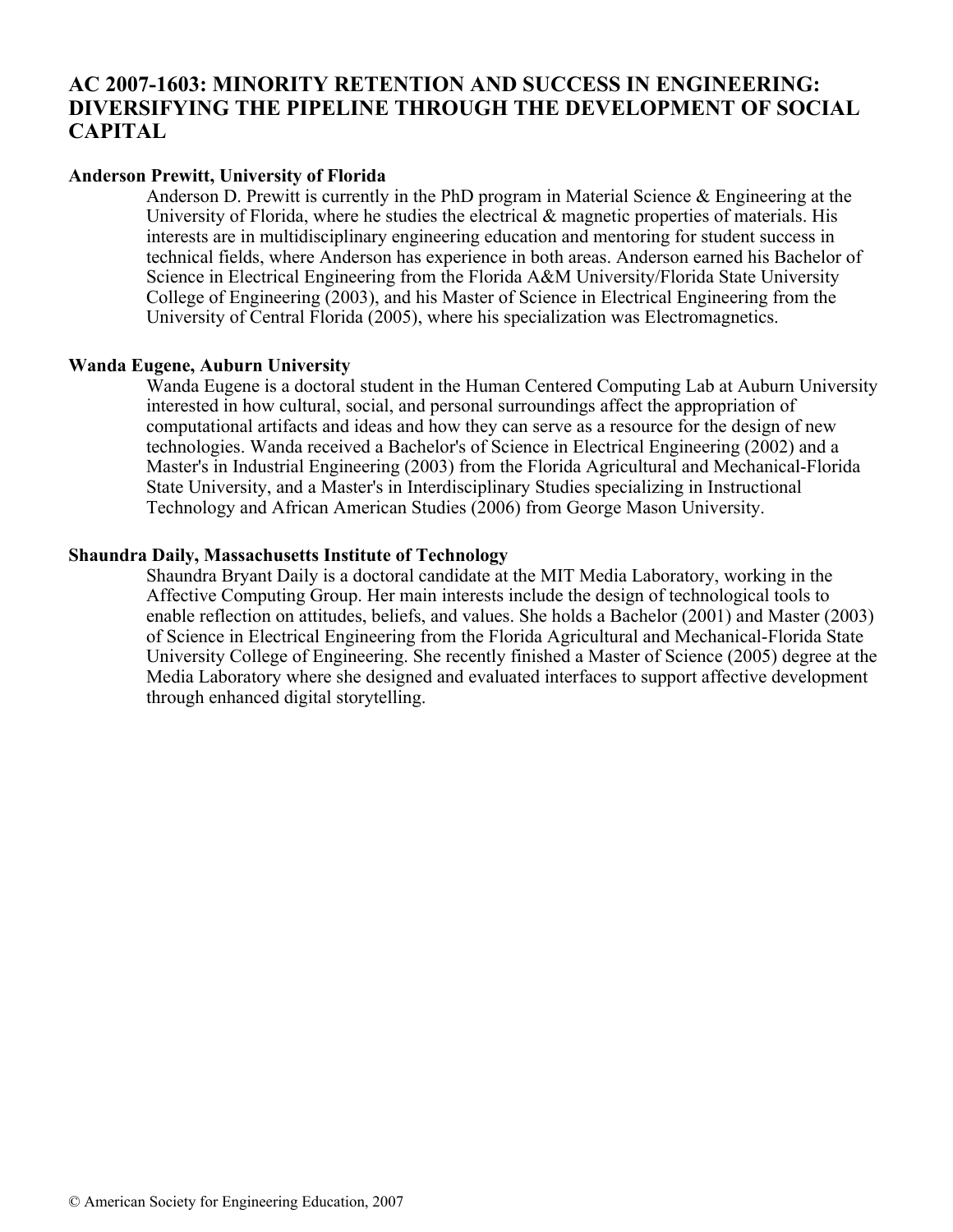# **Minority Retention and Success in Engineering: Diversifying the Pipeline through the Development of Social Capital**

### **Abstract**

Diversity is a cornerstone to innovation in engineering problem solving. The retention and success of minorities in engineering is necessary for building diversity in academia and industry. The majority of engineering programs, however, suffer from a lack of minority students, particularly in graduate programs. A perceived individualistic and weed out culture of engineering, ethnic isolation, and a lack of interaction with faculty and the broader university are barriers which may inhibit minorities from matriculating through college and entering graduate studies. One mechanism for supporting minority students is the development of social capital which can help to eradicate these barriers. While universities have developed some programs and curricular opportunities to support minorities in engineering majors, student-run organizations are relatively untapped resources that can directly facilitate the development of social capital. Using survey and interview data from participants in a mentoring program of the National Society of Black Engineers, the authors demonstrate how student-run organizations can make the development of social capital a reality, and thus bolster the pipeline toward a diverse population of successful graduates for the workforce and academia.

#### **Introduction**

Innovation is the key to the future success of the United States and engineers and scientists are large contributors to that success. In Friedman's 2005 book *The World is Flat*, some of the key tenets are that perpetual innovation and adaptability are essential to the future success of the US economy and workforce<sup>10</sup>. Hargadon asserts that "innovation is driven by the convergence of diverse networks of people, objects, and ideas<sup>16</sup>. Similarly, research conducted by Crosby et al. indicates that a diverse workforce provides economic benefits because heterogeneous groupings bring different perspectives to bear on problems, thus helping to solve them creatively and effectively<sup>7</sup>. Based on these arguments it would seem that science and engineering, which are key factors for the innovation essential to US success, would benefit greatly from the diversity present in the current US population.

It is no secret, however, that engineering, along with science, technology, and mathematics, is suffering from "a diversity problem<sup>5</sup>". Data collected by the Engineering Workforce Commission, on engineering graduates for 2001, 2000, and 1999 were combined to obtain a three year average and then compared with college freshman enrollment averaged over the years 1996, 1995, and 1994. Computing the ratio showed the graduation rates of African-Americans as 41.8%, Hispanic Americans as 64%, and Native Americans as 50.7%. All underrepresented minorities were lower than the 73.1% average of other U.S. students, but only African-Americans fell below  $50\%$ <sup>3</sup>. This amounts to only 4.88% of the engineering degrees awarded in the United States landing in the hands of Black students. This lack of undergraduate representation, however, is only a piece of the diversity puzzle. In 2005, African-Americans were awarded only 4.6% of the Masters degrees and only 3.7% of the doctoral degrees conferred in engineering in the US, down from 3.8% in 2004<sup>12</sup>. In 2003, Black faculty at assistant professor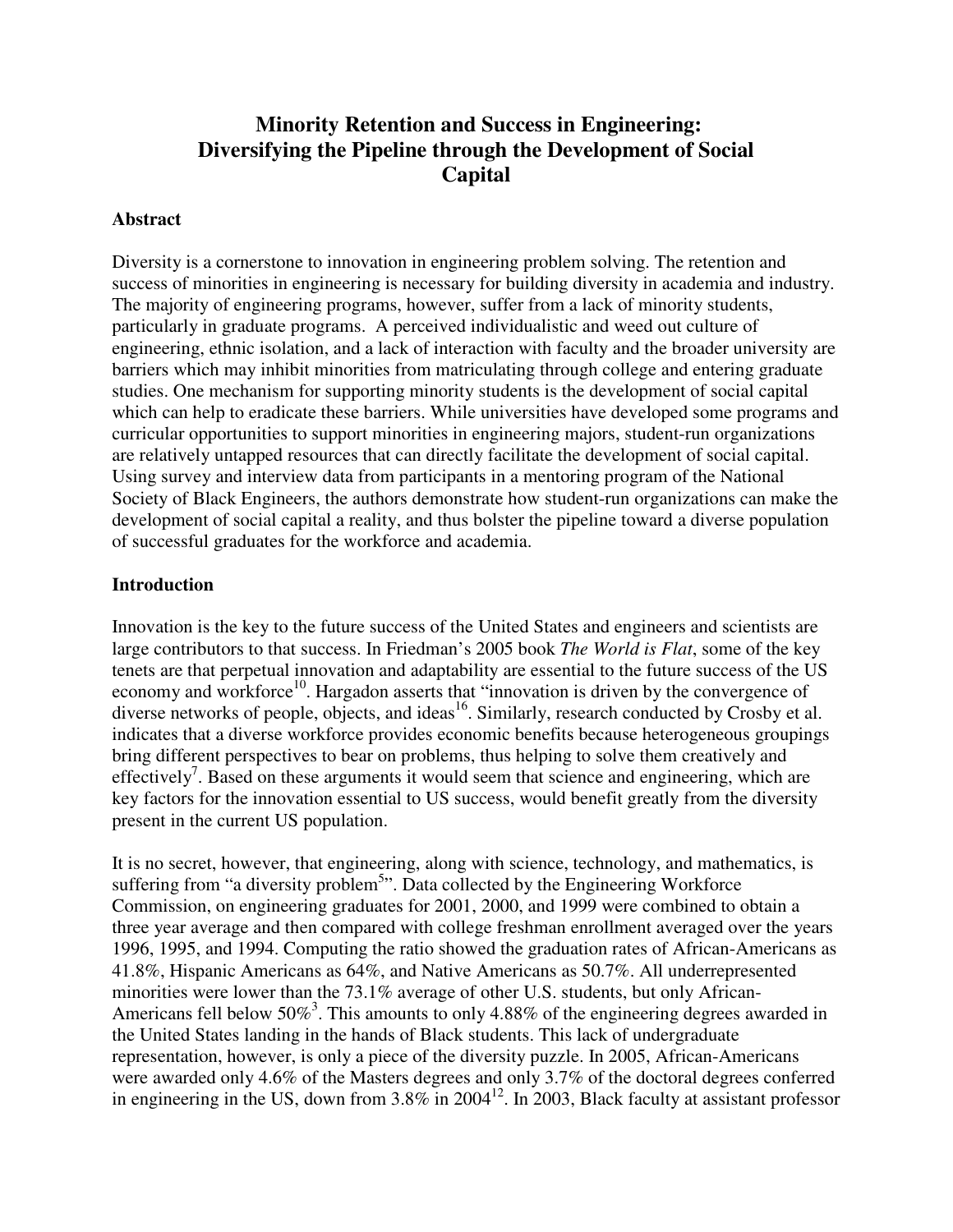or higher level comprised 3.8% of the doctorates in science and engineering -- 42% of these faculty were not U.S. citizens. Further, in 2005, African-Americans composed only 2.4% of the tenured or tenure-track teaching faculty. Additionally, fewer African-Americans (and other minorities) are tenured or have earned full professorship status $^{25}$ .

Here we see that the pipeline for Black engineering students is broken. We must explore ways, therefore, to ensure the academic achievement and future success of Black students. Many researchers (e.g., Zhou, Coleman, Stanton-Salazaar)<sup>6, 24, 28</sup> have shown how social capital can lead to academic success; therefore, it is powerful to determine ways to utilize it for the success of Black engineering students. The purpose of this paper is to show how social capital generated through involvement in student-run organizations such as the National Society of Black Engineers can bolster the pipeline of underrepresented minorities in engineering. Through surveys and interview data that reflect the experiences of members, the authors show how these organizations can make the development of social capital a reality, and thus create a diverse population of successful graduates for the workforce and academia.

## **Background**

The pipeline for moving African-American students through engineering degrees and beyond is in need of augmentation to solidify the goal of diversity. Because undergraduates may become graduate students, who may eventually become faculty, this break in the pipeline creates a vicious cycle wherein future Black engineering degree hopefuls encounter barriers directly correlated with the dearth of other students, faculty, and staff lost in this breach. The question becomes, what exactly are these barriers? A myriad of correlates to this low retention rate have been cited, including adequacy of prior preparation, family background, individual goals, institutional experiences, financial assistance, lack of intervention programs, admission policies, lack of role models and support structures, engineering culture, and self-view<sup>13, 19</sup>. Covering all of these barriers is beyond the scope of this paper; however, below we cover those most relevant to this work.

To some, engineering typifies the American individualistic culture – a culture that is at odds with African-American students' need to feel as though they are helping others and the need for a cooperative educational culture<sup>15, 21</sup>. This perception affects both the tendency of Black students to choose engineering and often the ability of Black students to remain in engineering. For example, Powell<sup>21</sup> states that there is "considerable evidence that today's college students, particularly African-Americans and Hispanics, avoid majoring in science and mathematics because societal cultural traits support unfavorable images of scientist and make the attainment of a scientific career unrealistic." Surveys of college freshmen and high school juniors showed that African-American men expressed a greater interest in social service fields versus White men who preferred engineering disciplines<sup>14</sup>. Although these surveys were done in the seventies, there still remains a disproportionate amount of African-American college students in disciplines such as education and other humanities $13$ . Additionally, Brown characterizes engineering as a weed out and individualistic culture with an undergraduate curriculum designed for students not to succeed<sup>4</sup>. The utilization of competitive grading schemes inhibits students' abilities to form collaborative groups. Here, we see a culture at odds with that of African-American students.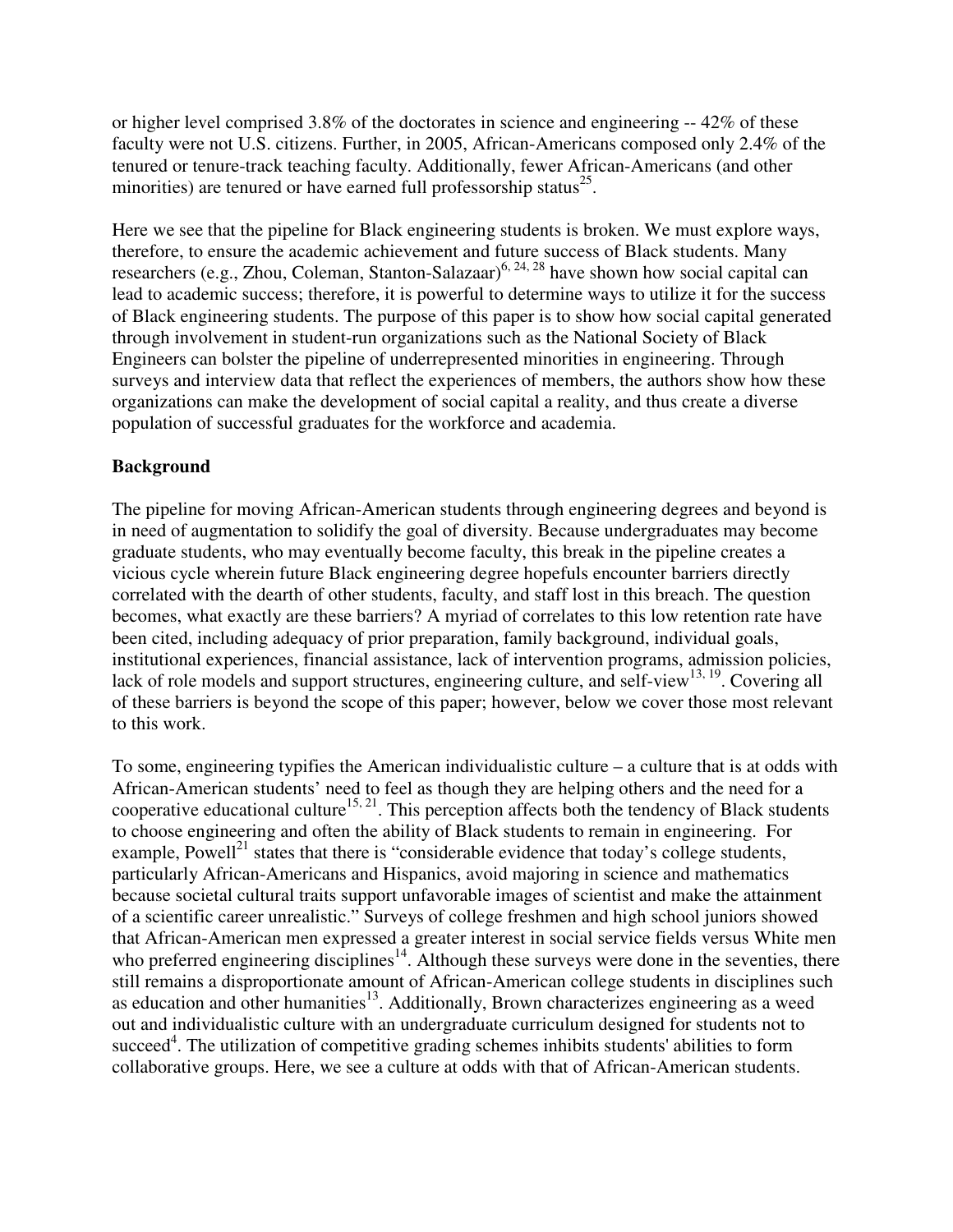Acting in parallel with the force of the engineering culture are ethnic isolation and the lack of role models which may both be by-products of this perceived individualism.

Gentemann's research data suggests that even if minority students show high levels of academic satisfaction and success, they may feel socially and culturally alienated in some university settings<sup>11</sup>. These sociocultural alienation factors may contribute to minority students dropping out of an academic program or sometimes school entirely as described by Loo and Rolison<sup>18</sup>:

…no matter how outstanding the academic institution, ethnic minority students can feel alienated if their ethnic representation on campus is small. Furthermore, unlike white students, ethnic students' retention rates may be just as much a function of sociocultural alienation as of academic factors. Attributions of intellectual inferiority, academic inferiority, or motivational deficiency to minority students who drop out or who are not performing optimally not only blame the victim but obscure the institutional and social context of the problem.

In a 2006 report on the future of engineering, it was suggested that lack of personal knowledge of actual engineers discourages many students from ever attempting to enter the field $^{23}$ . A study of high school students as cited by Anderson-Rowland showed that students with an engineering family member or friend tend to choose engineering as a field of study earlier than those without a role model<sup>1</sup>. Thirty-seven percent of the students with an engineering family member or friend had chosen engineering by their sophomore year in high school. Only 26% of the students who had no engineering family member or friend had done so by that time. A disproportionate amount of African-Americans tend to select occupations and pursue careers in which they had contact with successful role models<sup>15</sup>. In addition to choosing engineering as a major in the first place, quality interactions with engineering faculty can have a significant impact on a student's decision to pursue graduate education, since such interaction provides the student with effective role models and mentors. Minority students perceive the status and environment of these role models and use them to gauge how they themselves will be treated should they pursue degrees and employment in those disciplines<sup>20</sup>. Due to the scarcity of minority engineering faculty, minority students are also deprived of the psychological benefit of role models with whom they share common ethnic and cultural backgrounds<sup>19</sup>. This phenomenon can cause a breakdown in the mentoring cycle. Faculty members are responsible for the mentoring of graduate students in order to make them effective members of a research group, and those graduate students in turn are often responsible for mentoring of any undergraduate or more junior student members of the  $group<sup>22</sup>$ . Thus, the diversity of science is dependent on the quality of mentored research, and this experience is a key to attracting underrepresented groups to science.

It could be said, therefore, that the best way to encourage students to "be" engineers is by allowing them to "see" engineers. With current statistics showing the number of black and minority engineers and scientists are so low, the likelihood of a black or minority student "seeing" (or more importantly, interacting with) someone who looks like them is not very high. Even if students choose to enter the field of engineering, given the low number of African-American faculty in engineering related disciplines, finding role models and mentors once they are there is a challenge. Results include being unaware of career options, having limited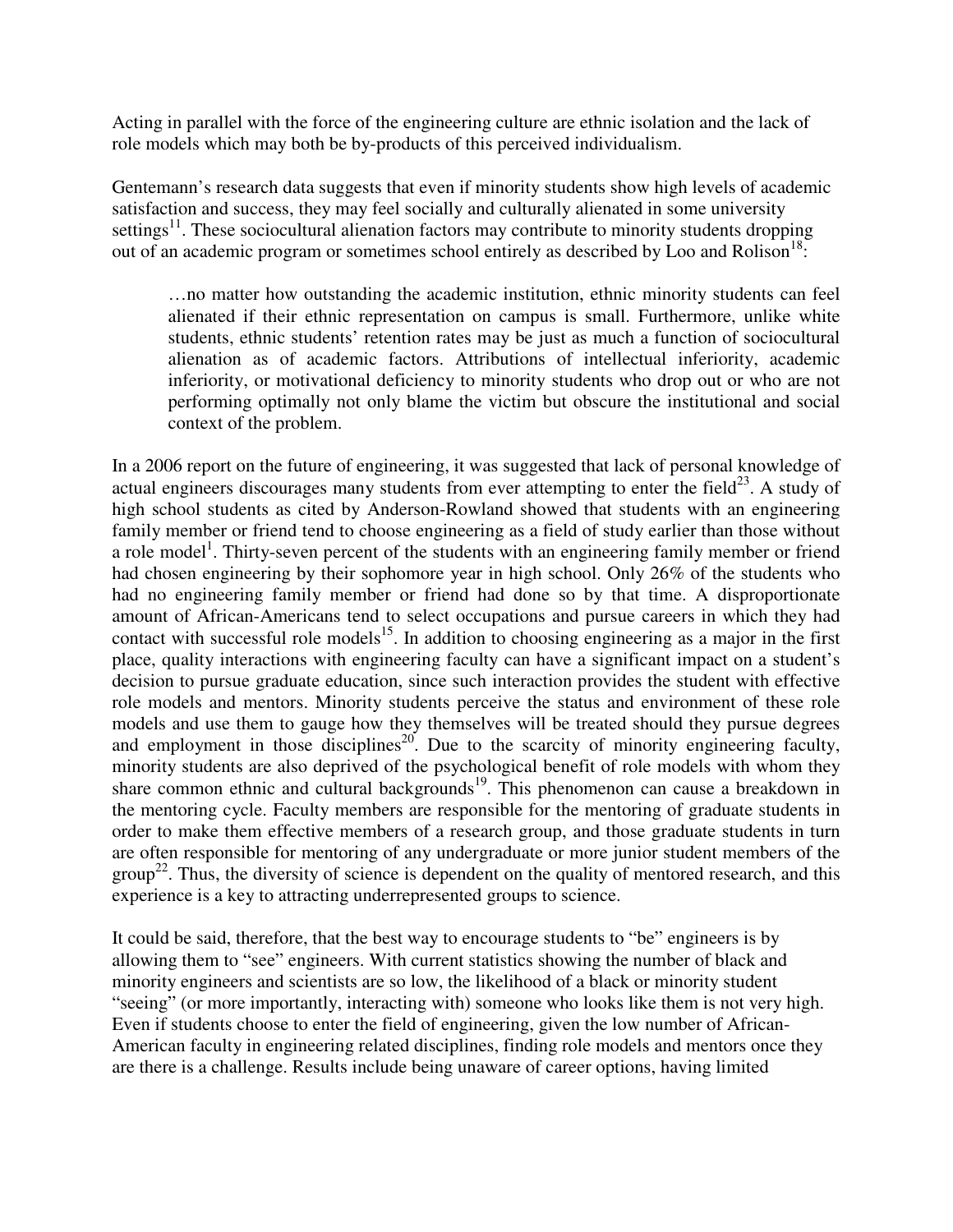knowledge of the advantages of advance degrees, and lacking crucial support structures at the university level.

# **Generating Social Capital**

Social capital is defined by Stanton-Salazaar as, "a set of properties existing within socially patterned associations among people that, when activated, enable them to accomplish their goals or to empower themselves in some meaningful way."<sup>24</sup> Utilizing this definition, the "goal" referenced for our purposes is attainment of an engineering degree. In what ways can generating social capital be beneficial to engineering students? Brown, et. al. present a framework involving cooperative learning and service learning to help universities incorporate curricular opportunities for students to develop social capital<sup>4</sup>. Further, they cite workplace readiness, innovation and productivity, involving students in the learning process, as well as retention and academic achievement as reasons why social capital is a necessity for engineering student success.

While Brown and others (e.g., Lee) have focused on top-down, external programs design and carried out through the university to better integrate students into the institution, the purpose of this paper is to point to the strength of bottom-up efforts<sup>4, 17</sup>. These bottom-up efforts, therefore, are seen as a compliment to rather than a replacement of more top-down efforts. For example, Daily, Eugene, and Prewitt<sup>8</sup>, posit that social capital generated through involvement in studentrun organizations can speak to the barriers mentioned above of an individualistic culture, ethnic isolation, and a lack of interaction with faculty and a broader university community (see Table 1).

| <b>Construct</b>                         | <b>Barrier Addressed</b>                                                | Kind of<br>Capital             | <b>Application to Student-Run</b><br><b>Organizations</b>                                                                                                                      |
|------------------------------------------|-------------------------------------------------------------------------|--------------------------------|--------------------------------------------------------------------------------------------------------------------------------------------------------------------------------|
| Interconnectedness and<br>social closure | Individualistic and weed<br>out culture of engineering                  | <b>Bonding</b>                 | Similar closeness and familial structure –<br>establish norms and obligations                                                                                                  |
| Ethnic Social Capital                    | Ethnic isolation                                                        | Bonding $&$<br><b>Bridging</b> | Strong culture grounded in mission<br>statement and enforced by familial<br>structure helps students develop positive<br>achievement orientation and navigate<br>outside world |
| <b>Institutional Agent</b>               | Lack of interaction with<br>faculty and broader<br>university community | <b>Bridging</b>                | Guidance in the development of<br>relationships with these agents and access<br>to invaluable information                                                                      |

Table1: Daily, Eugene, and Prewitt<sup>8</sup>

The remainder of this paper is dedicated to detailing the National Society of Black Engineers – an exemplary student-organization that can serve as a model for how other organizations of this type can enable students to generate their own social capital.

### **National Society of Black Engineers**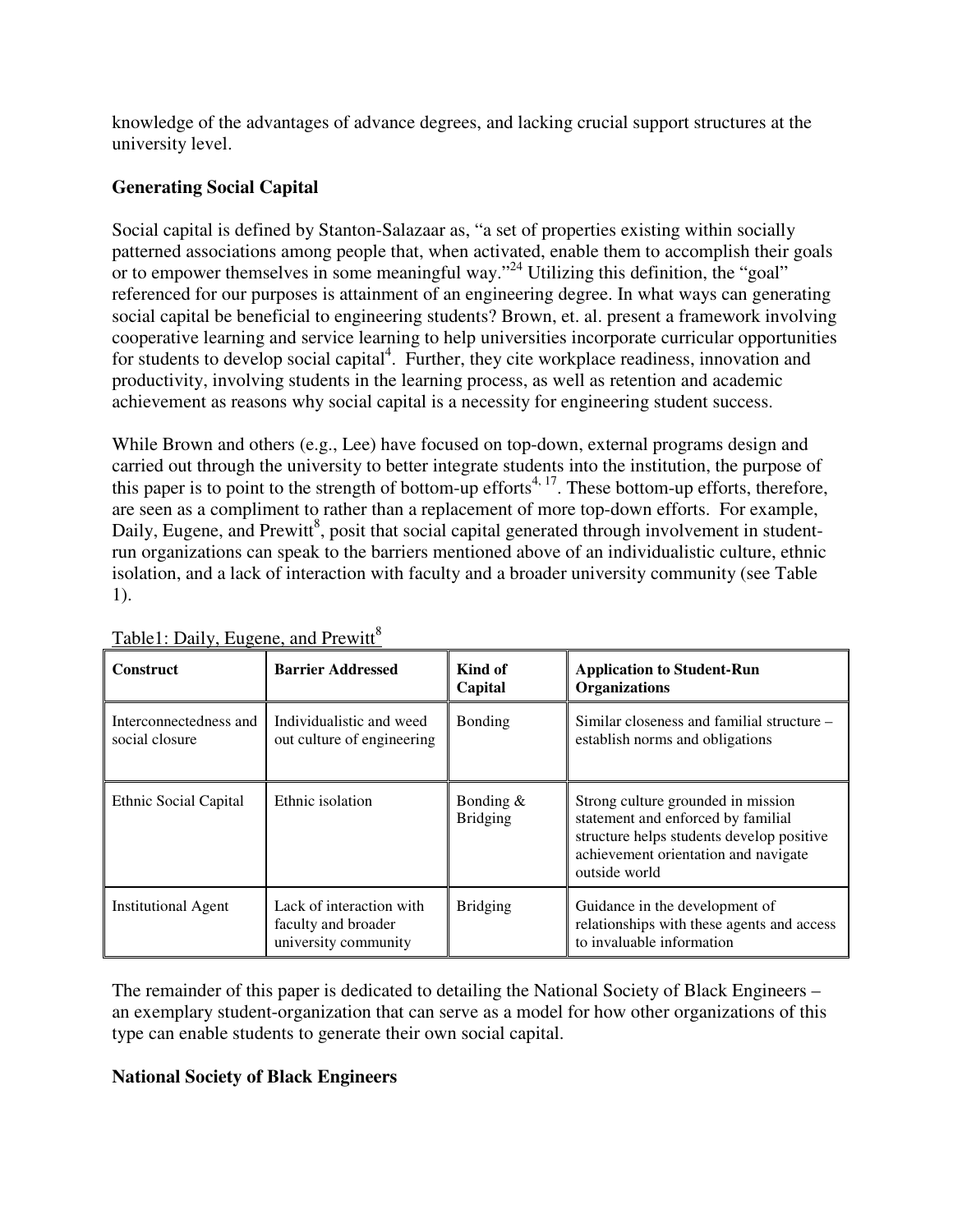With more than 17,000 pre-college, collegiate, and alumni members, the National Society of Black Engineers (NSBE), is the largest student-managed organization in the United States of America. Upon its founding in 1975 by six African-American students at Purdue University, its mission was and continues to be "to increase the number of culturally responsible Black engineers who excel academically, succeed professionally and positively impact the community." More than thirty years later, NSBE has an international headquarters located in Alexandria, Virginia and is comprised of more than 270 chapters on college and university campuses, 75 Alumni Extension chapters, and 75 Pre-College chapters nationwide. Although the headquarters is not entirely comprised of students, its function is to support, rather than dictate, the daily functions of the organization.

Its mission in action takes the form of tutorial programs, group study sessions, community outreach programs, chapter, regional, and national conferences, technical seminars and workshops, career fairs, mentoring activities, and many other programs. These activities have been developed to stimulate as well as develop interest in engineering, encourage members to seek advanced degrees and professional registrations, establish mentoring relationships for blacks in engineering, and function as a representative body on issues that affect black engineers. Although many point to the success of NSBE as an organization and companies continue to pour hundreds of thousands of dollars into it, there has only been one study to date that has examined the impact of this organization on its members or the communities with which it interacts.<sup>26</sup>

There are so many programs that are a part of NSBE, discussing them all in detail would be beyond the scope of this paper. We focus, rather, on one excellent program called the Stratus Mentoring Program (SMP) which has been chosen for its ability to address the barriers of Table 1. To be thorough, we will present a summary of other valuable programs encountered in our research within NSBE that allow its members to develop social capital

### *A Sample NSBE Chapter Level Program: Stratus Mentoring Program (SMP)*

The Florida Agricultural & Mechanical University-Undergraduate Program (FAMU-UP) - National Society of Black Engineers (NSBE) Stratus Mentoring Program was conceived in Summer 2001 by a student in the Electrical Engineering department of the Florida Agricultural & Mechanical University—Florida State University (FAMU-FSU) College of Engineering, Ms. Leila Merriweather. The idea behind the Stratus Mentoring Program was to help minority students adjust to college life and matriculate confidently through the Engineering curriculum. This ideology fit well with part of NSBE's mission: "To increase the number of … engineers who excel academically". The Stratus Mentoring Program utilized a systematic mentoring model for its operation as opposed to an informal arrangement between potential mentors and protégés (See Figure Below).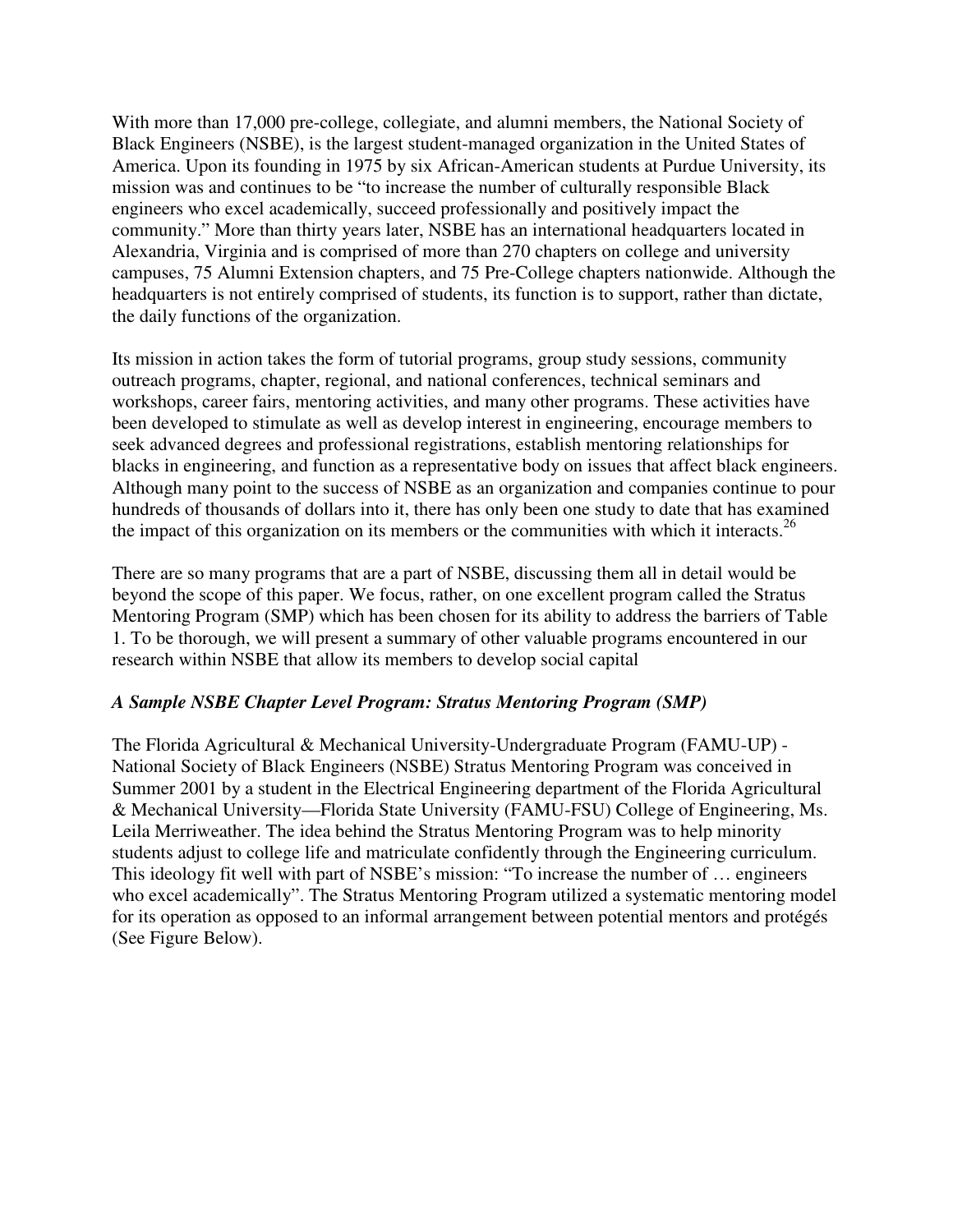

Figure 1. Adapted from **Systematic Mentoring Model**<sup>2</sup> to illustrate the structure and dynamics of the FAMU-FSU NSBE Chapter Stratus Mentoring Program

The incorporation of a systematic and well structured mentoring framework and the mission and principles of the National Society of Black Engineers had far reaching benefits to both the students who ran the program (mentors) and the students who participated (mentees) which we shall delineate in greater detail in the discussion section of the paper.

### **Research Methodology**

Qualitative and quantitative research methodologies were used for this study.

### *Participants*

Two sets of participants comprised the participant sample for this study (herein referred to as P1 and P2). The four interviewees for P1 were all part of the Stratus Mentoring Program, described earlier, for at least two years as both mentees and mentors. P2 consisted of four post-graduate Electrical engineers who obtained their degrees between 2001 and 2003. All were NSBE members with at least 2 years of experience in the organization. Both groups of participants were recruited via personal emails or phone calls.

### *P1 – Questionnaire and Interviews*

A written questionnaire was used in addition to conducting a series of semi-structured interviews. Likert-scales were used in the questionnaire and open ended questions were used in both. The questions related to the mentoring program effectiveness, relationships established, involvement with NSBE, as well as general demographic and scholastic information. Because chapter level programming represents the most direct type of student initiated "bottomup effort" to better integrate students into the institution and foster their success it is necessary to examine the effectiveness of a specific example of NSBE chapter level activities and their ability to generate productive social capital. Thus, this method was chosen because of the need to examine the effects of chapter level social capital generation.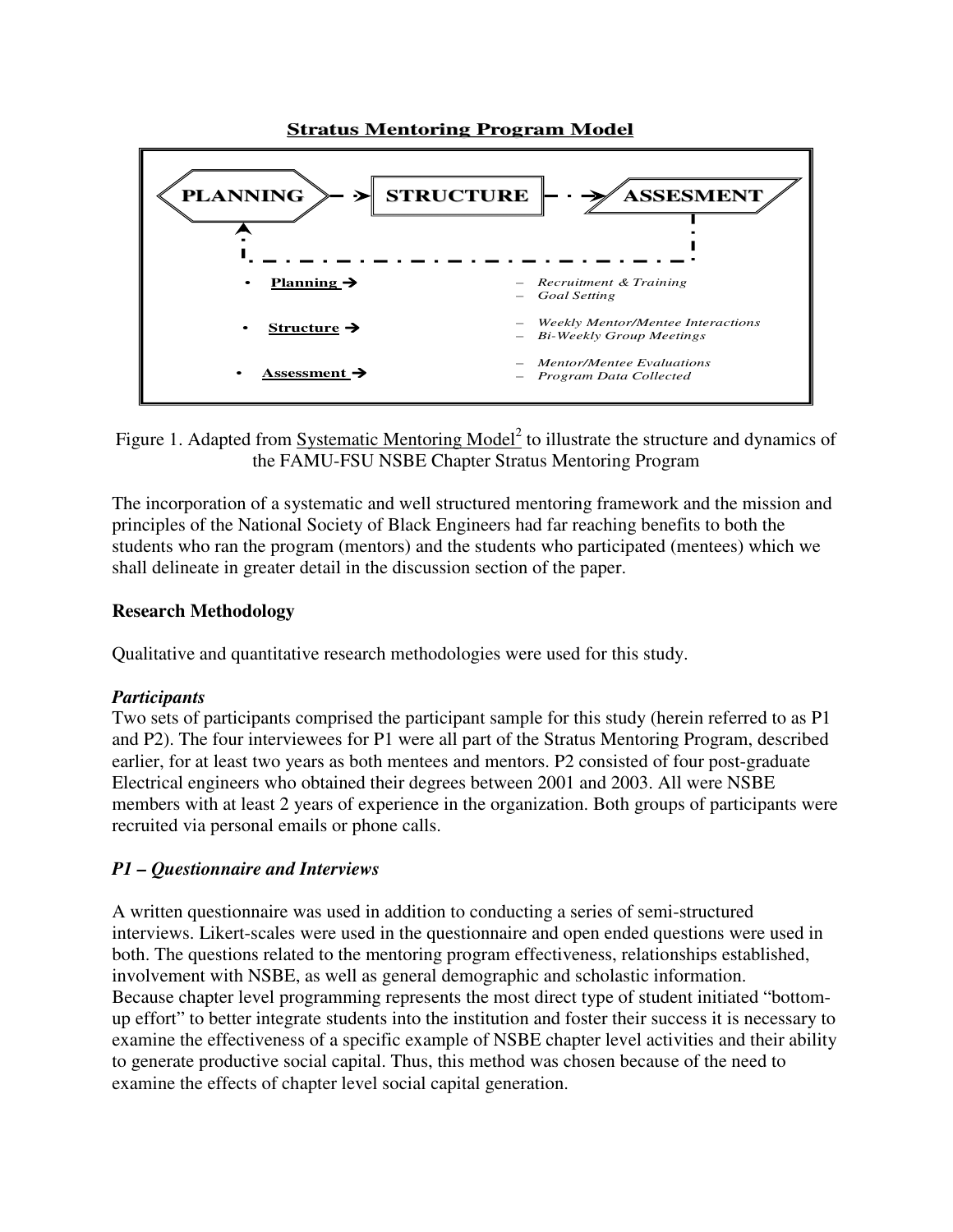Because all participants were members of the same chapter of NSBE results may not generalize over the entire organization, and there may be other factors that contribute to the retention and success of these participants beyond the influence of NSBE.

The questionnaires were filled out via email and follow-up phone calls were made to elicit additional information from participants. Interviews lasted an average of about one hour and questionnaires could be completed in approximately half an hour.

### *P2 – Interviews & Observations*

A semi-structured interview, lasting one to one and one half hours, consisting of Likert-scale and open-ended questions was used. The questions obtained information about involvement with NSBE, feelings of trust within NSBE, relationships within NSBE, and interaction with communities beyond NSBE as well as general demographic and scholastic information.

This method was chosen because of the need to obtain an accurate descriptive picture of social capital building within NSBE. Because all participants were members of the same chapter of NSBE, which recently won Chapter of the Year, results may not generalize over the entire organization. However, this limitation may also lay emphasis on the power of this type of organization in building social capital. Additionally, all participants were Electrical Engineering majors, so more research would have to be conducted to study the effects across the engineering disciplines.

Observation notes were also taken during the five-day annual conference in Pittsburgh, Pennsylvania. This included general sessions, involving the entire organization with guest speakers; regional meetings for conducting business and voting; individual workshops from the collegiate and graduate students tracks; and social events such as the closing gala. This method was chosen in order to gain a broader perspective of the organization as a whole since interviews are limited to personal experience. Interview and observation data were hand-coded to determine themes that emerged.

### **Results & Discussion**

Using the results obtained from the groups of participants, we will paint a picture of the experiences of students involved in NSBE, again, highlighting students from SMP.

### *Fighting Individualism*

A perceived culture of individualism is a barrier that NSBE confronts head on by establishing a familial type of environment. In this way, members of NSBE feel as though they have at least some of the support structures necessary to ensure their success. NSBE "Luv" *[sic]* is the idea that all members of the organization are experiencing similar trials that place them in similar positions and therefore they develop similar perspectives about the world. This notion serves as a basis for members to move beyond collegial interactions into more familial type relationships, often cited in the interviews (P1  $\&$  P2) and observed during the conference, and helps bonding social capital to form on the chapter level. One participant (P2) stated, "NSBE Luv creates a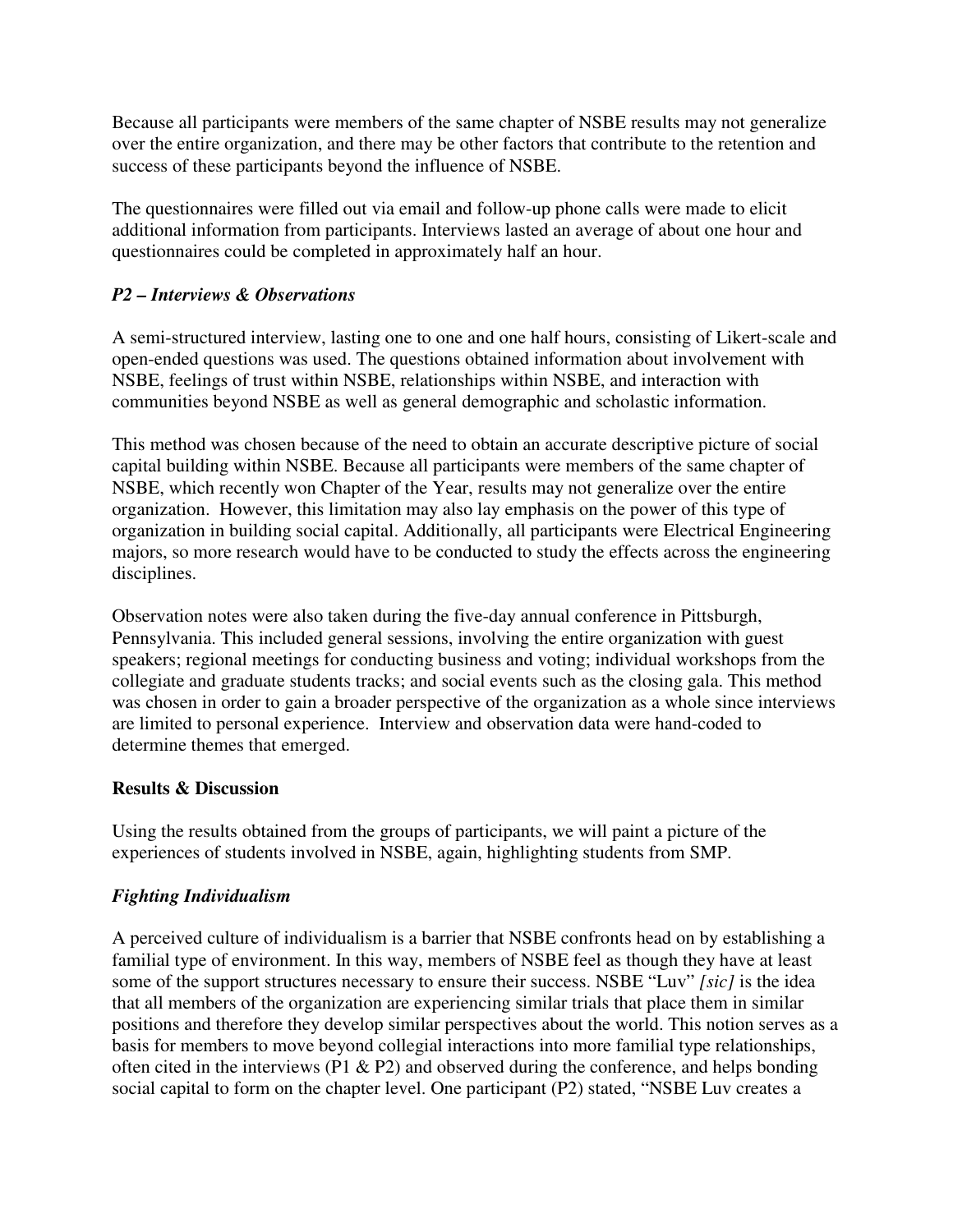family atmosphere." This was also evidenced in participants' tendencies to greet each other as "family."

The Stratus Mentoring Program strives to further develop this "luv" on a chapter level by involving mentors and mentees in more than just business-related events. Movie nights, bowling outings, poetry sessions, and other socially based events serve to establish the sort of bonding ties necessary to develop social capital. Additionally, because the relationships are viewed as "family-like," trust and reciprocity develop as norms. Interviewees (P1&P2) indicated spending the majority of their time with NSBE members.

Further supporting this tendency for SMP to draw people together, a respondent (P1) when asked if there were any additional comments she would like to give about the program said:

In the end the mentors and all of NSBE became my family and I sincerely believe without a doubt had it not been for [them] I would have left, dropped out, given up, and cried way more than necessary in college. There were so many days I wanted to leave permanently. But I would remember all the seminars given, all the help available, all the socials to give your mind a break, spiritual gatherings to keep one right, and all the people I could call on who made themselves available to me. Even people who didn't know me like that but knew sometimes that's exactly what you need. So this journey was no longer mine, but as many of us minorities know, it became a journey representing more than just ones own self. For me to give up and say I couldn't take it would effect more than just myself. *[sic]*

Thus, the interconnectedness created within SMP lay the foundation for the bonding necessary for its members to achieve academically and subsequently remain in engineering.

### *Institutional Agents*

Organizations like NSBE offer Black students a wide variety of opportunities to see, meet, and most importantly interact with Black students and faculty at every stage of the pipeline. These types of meetings and interactions can help foster a tiered system of social networks to help students succeed. Mentoring by minority role models can foster bridging social capital, and bonding social capital can be a consequence of productive interactions with peers (other NSBE members).

For example, respondents (P1) said that participation in the mentoring program had the greatest influences on their leadership capacity ( $\dot{M}$  = 7.333) and on their ability to obtain jobs and/or get into graduate school (M= 7.333). Additionally, Role-modeling and peer group interactions were cited by several respondents as important outcomes of the program that they felt were critical to their eventual success. More than half of the respondents indicated that involvement in the program significantly enhanced their views of engineering and of themselves. Additionally, positive benefits to both mentees and mentors were noted and the interviewees (P1 & P2) all felt that the mentoring relationships and social capital developed as program participants were contributing factors to their achievement.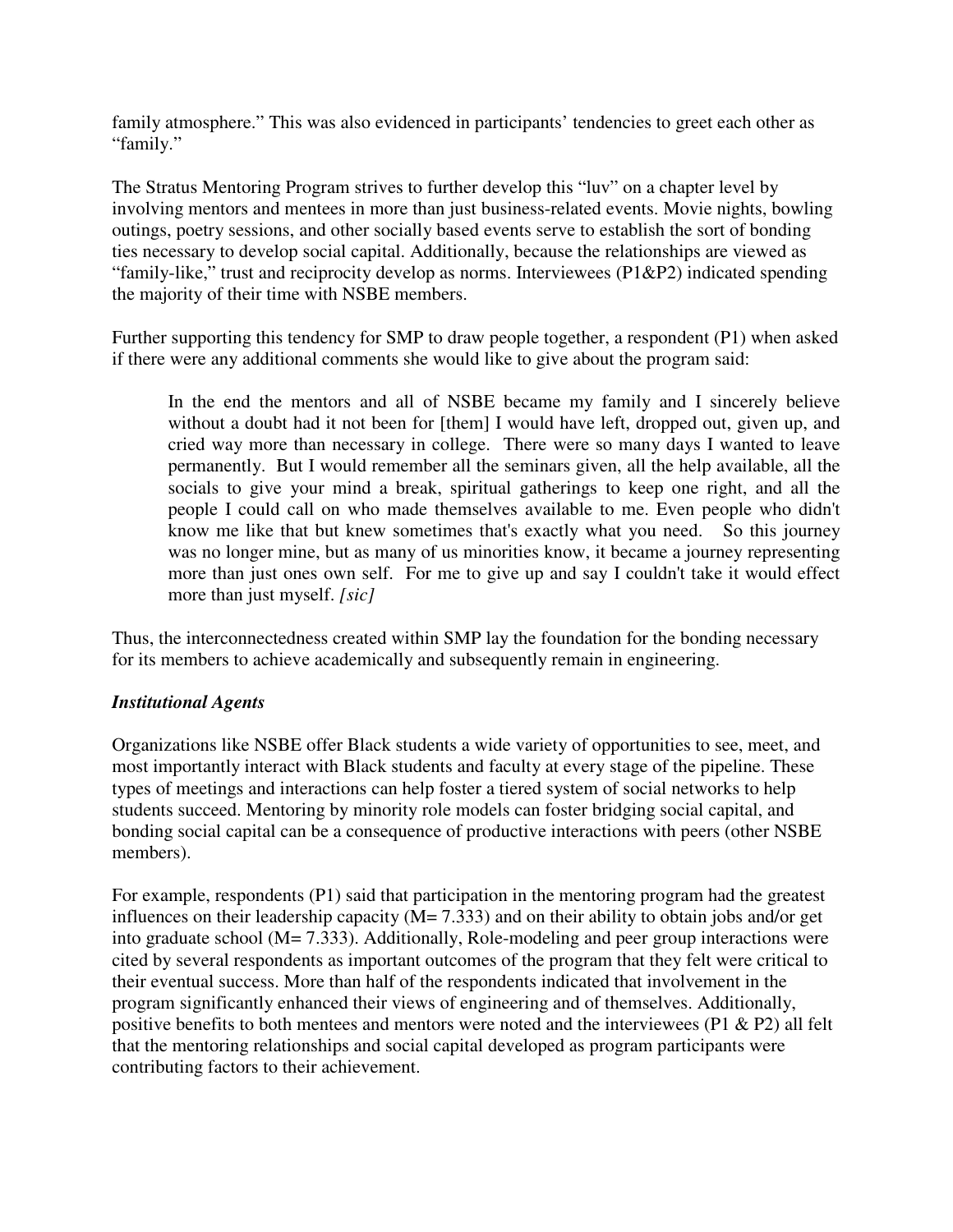We believe that involvement in a student organization like NSBE can offset the type of sociocultural alienation which many minority students face. By providing students access to peer groups and role-models, NSBE promotes the academic excellence of its members as well as providing positive, culturally stimulating interactions. Some of the respondent's (P1) answers support these claims and demonstrate the various types of social capital generated in NSBE. For instance one interviewee stated:

The mentors I was lucky enough to have let me know that undergrad was just the beginning. They introduced the idea of second and third degrees which had never entered my mind as being attainable. With one word I can open up a wealth of information and research capability. Fellowships and special programs is something the mentors always wanted to help us with. The mentors took pride in what we did with our lives, and still do to this day.

In addition to the obvious bonding social capital formed by a positive interaction with mentors, this mentee also benefited from the bridging social capital to access fellowship and program information that could make graduate school possible. Over half of the respondents (P1) who participated in the mentoring program later became mentors themselves and all were either currently employed as engineering professionals or attending graduate school, thereby increasing diversity in the sciences and bolstering the pipeline of black engineers. All respondents consider themselves active NSBE members.

### *Persisting and Moving Beyond*

Participants (P2) mentioned explicitly that involvement with NSBE influenced their decision to stay in engineering. When asked, "What influenced your decision not to leave engineering," one participant stated:

The people I met through NSBE… Misery loves company [chuckle] I figured that I could either switch majors and possibly end up fighting the same battle over again, except by myself this time or I could stay in engineering and at least fight with a team. I knew that I had people supporting me in NSBE that would help me get through it.

Echoing this feeling about NSBE, another participant (P2) stated, "[I decided not to leave engineering after I] went to my first [national] conference and came to the conclusion that there is no other major that is as important as engineering." These statements, along with others that relate to NSBE's norms suggest that participation in NSBE directly influences member's orientation toward academic achievement as well as their decisions not to switch majors.

We found that when students focus on positive values that are important to them they tend to be more successful. As one of the mentoring program participants (P1) indicated when asked about the influence of the program on him:

[The Mentoring Program and NSBE] allowed me to set more specific goals for myself b/c I had a better idea of what I was after. Seeing my mentors' community [and]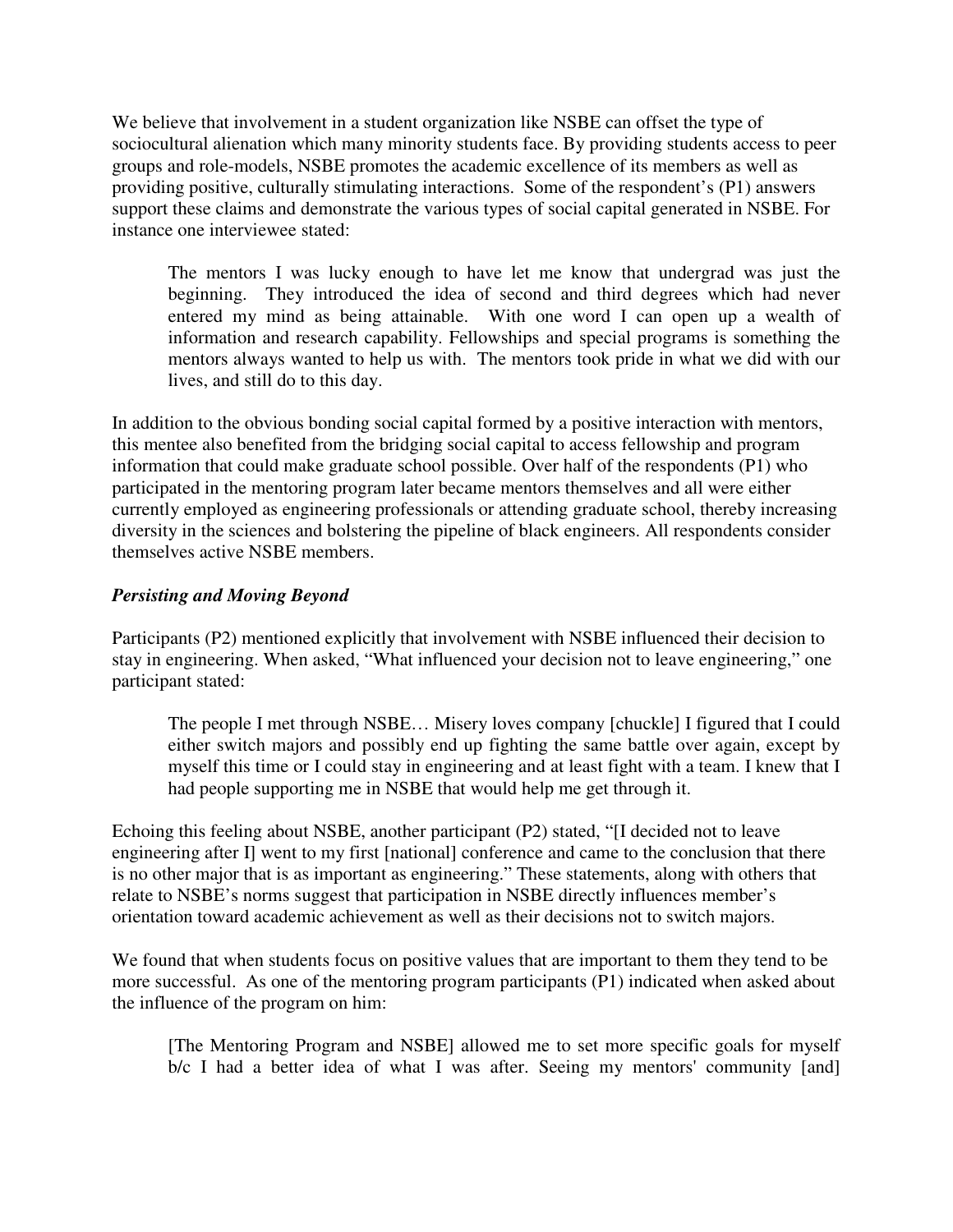organizational involvement, resumes, and work ethic gave me an excellent model for what I strived to be.

### *Beyond Stratus*

As mentioned previously, there are numerous programs that contribute to the development of bonding and bridging social capital in the National Society of Black Engineers. The Table below summarizes a few of the other programs or events mentioned in interviews with participants.

| <b>NSBE Program/Event</b>                                                                                                                                                                                 | <b>Type(s)</b> of Social<br><b>Capital Involved</b> | <b>Contributions</b>                                                                                                                                                                                                                                                              |
|-----------------------------------------------------------------------------------------------------------------------------------------------------------------------------------------------------------|-----------------------------------------------------|-----------------------------------------------------------------------------------------------------------------------------------------------------------------------------------------------------------------------------------------------------------------------------------|
| <b>Chapter Level Programming -</b><br>Any program that support the<br>ideals of NSBE that is conceived<br>and managed by an individual<br><b>NSBE Chapter (i.e. Stratus</b><br><b>Mentoring Program</b> ) | <b>Bridging or Bonding</b>                          | The outcomes will vary<br>depending on the program a<br>particular student chapter decides<br>to implement, but in the case of<br>the SMP, systematic mentoring<br>activities led to both bridging and<br>bonding social capital.                                                 |
| <b>Achievers Plus-</b><br>Multifaceted academic program<br>to promote student collaboration<br>and success and increase GPA<br>and technical excellence of NSBE                                           | Bonding                                             | Positive interaction with peer<br>groups who are focused on<br>academic excellence and/or<br>attaining graduate education<br>could motivate students who<br>might normally not be so inclined<br>to pursue a graduate degree.                                                     |
| <b>Graduate School Conference-</b><br>Mini-Conference to promote<br>graduate education by providing<br>information for undergraduates<br>and showcasing current NSBE<br><b>Graduate Student Research</b>  | Bridging & Bonding                                  | Meeting current graduate students<br>can provide guidance and<br>encouragement to undergraduates<br>who are considering graduate<br>school and support networks for<br>other graduate students.                                                                                   |
| <b>Workshops &amp; Forums-</b><br>NSBE workshops, seminars, and<br>forums held at each conference<br>and convention to address student<br>needs                                                           | <b>Bridging</b>                                     | The opportunity to get guidance<br>from minority faculty members $\&$<br>professionals who have<br>successfully completed advanced<br>degrees can help students avoid<br>many of the pitfalls that often<br>hinder minorities from attaining<br>graduate degrees such as the PhD. |

Table 2. Programs in NSBE also contributing to its members' ability to generate social capital.

**Table 2 (cont.)**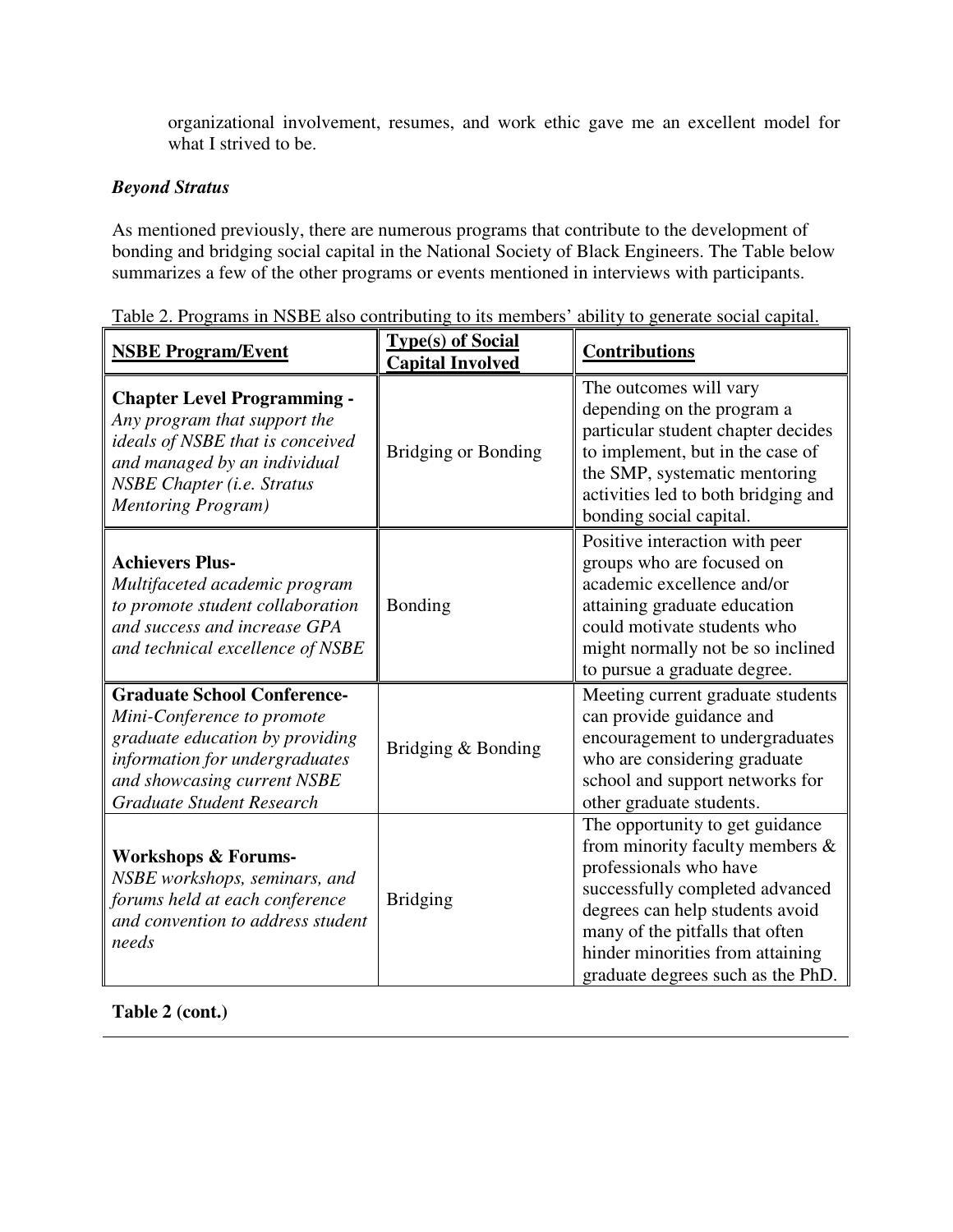|                                  |                 | Black engineering graduates who   |
|----------------------------------|-----------------|-----------------------------------|
| <b>Career Networking Suites-</b> | <b>Bridging</b> | are currently working in industry |
| Series of Networking socials     |                 | can provide students with formal  |
| hosted by Corporate Sponsor      |                 | and informal advice about their   |
| Companies to promote interaction |                 | own educational and career path,  |
| between NSBE student members     |                 | in order to help students plan    |
| and company engineers            |                 | early and effectively for career  |
|                                  |                 | opportunities after graduation.   |

## **Conclusion**

It is clear that the pipeline for African American students is broken; therefore, fixing it becomes the issue at hand. Top-down approaches are necessary; however, alone they can have potential drawbacks. Dasgupta and Asgari speculate that when women receive more support from faculty and staff that stereotypes of female dependency are strengthened and self-reported beliefs about leadership qualities in women are diminished<sup>9</sup>. We propose that a similar effect may be true for minorities. While top-down programs have been shown to increase success of African-Americans in engineering, an indirect effect may be of strengthening the perception that minorities cannot succeed on their own. We present this possible effect cautiously since it is speculative, however future research should be conducted in the future. In any case, bottom-up approaches can be seen as a direct compliment to these efforts.

As highlighted in this paper, the FAMU-FSU NSBE Chapter's Stratus Mentoring Program provided a wealth of benefits to the participants in addition to the social capital derived from a mentor-mentee relationship. This program provides an excellent example of how a "top-down" approach to improving student retention (such as a systematic and highly structured model of a mentoring program combined with strong institutional support) and a "bottom-up" approach actively involving students (such as a chapter-level NSBE initiative) can be combined to maximize the benefit to students.

Student-run organizations such as the National Society of Black Engineers utilize social capital as a vehicle to aid in the efforts to diversify the pipeline by improving the overall success of black students in engineering. The goal of minority retention and success in engineering is exemplified through interactions that NSBE provides with programs like Achievers Plus (see Table 2). It is shaped through the bonding developed through role models via programs such as the Graduate School Mini conference. These goals are further refined by the bridges of workshops and forums providing guidance to support retention, and they are carried out through chapter level programs, career networking suites and mentoring. Diversifying the pipeline of successful engineers through the development of social capital is the end result of NSBE's efforts.

Students who participate in collaborative learning and educational activities outside the classroom and who interact more with faculty members get better grades, are more satisfied with their education, and are more likely to remain in college<sup> $27$ </sup>. Getting students involved in educationally purposeful activities increases the probability of them staying in school<sup>22</sup>. The National Society of Black Engineers is a remarkable example of an organization that actively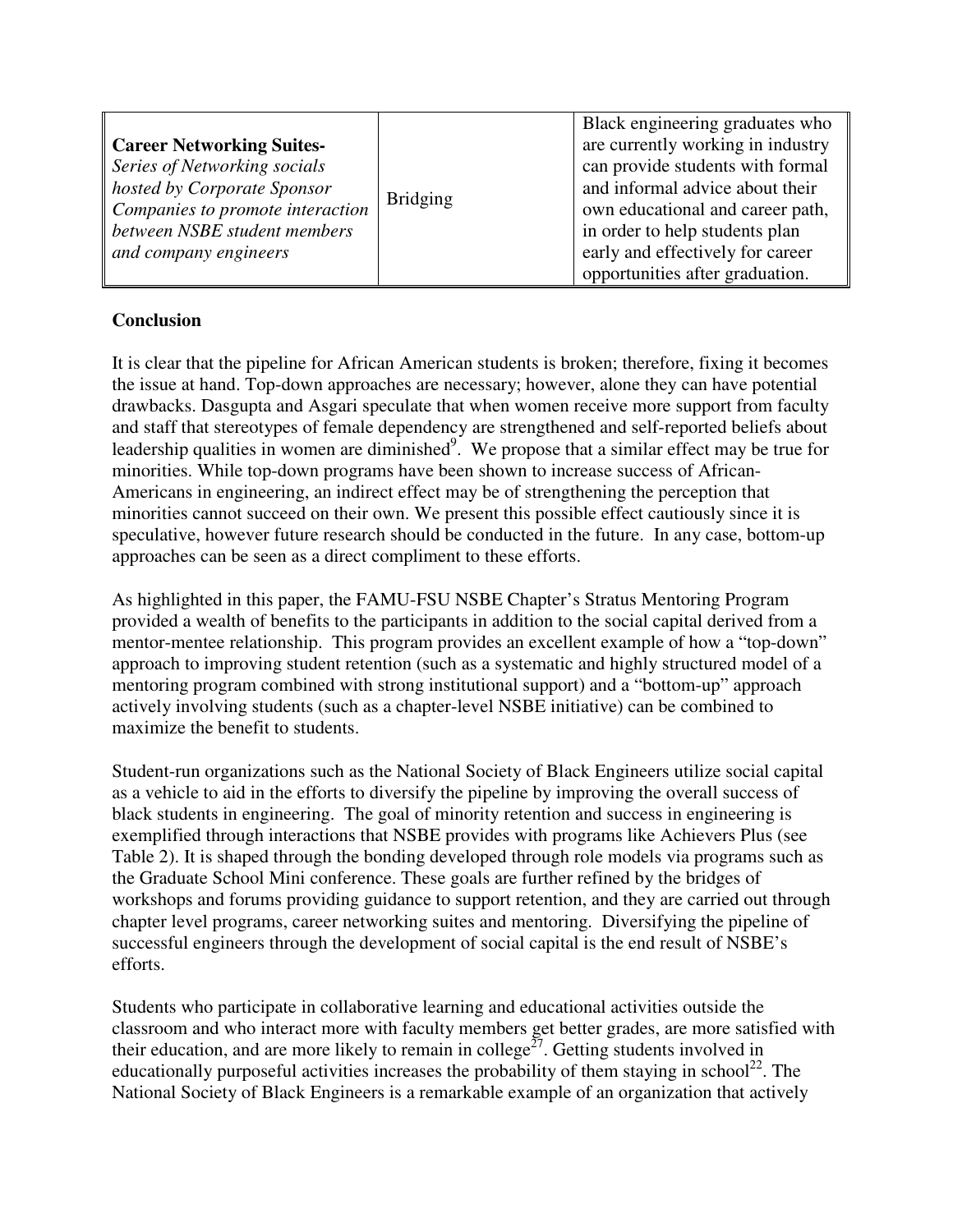engages engineering students in ways that will aid in their future success by addressing such barriers as ethnic isolation, a weed out and individualistic culture, and providing access to institutional agents through the development and utilization of various forms of social capital. In the future, we would like to conduct more interviews from a greater pool of students as well as conduct longitudinal studies tracking students from Pre-College through PhD or Graduate school completion.

#### **Bibliography**

- 1. Anderson-Rowland, M.R. *A First Year Engineering Student Survey to Assist Recruitment and Retention*. in *Proceedings: 26th ASEE/IEEE Frontiers in Education Conference*. 1996. Salt Lake City, Utah.
- 2. Boyle, P. and B. Boice, *Systematic Mentoring for New Faculty Teachers and Graduate Teaching Assistants.* Innovative Higher Education, 1998. **22**(3).
- 3. Brown, A.R., C. Morning, and C.B. Watkins. *Implication of African-American Engineering Perceptions of Campus Climate Factors*. in *Proceedings: 34th ASEE/IEEE Frontiers in Education Conference*. 2004. Savannah, GA.
- 4. Brown, S., L. Flick, and K. Williamson. *Social Capital in Engineering Education*. in *Proceedings: 35th ASEE/IEEE Frontiers in Education Conference*. 2005. Indianapolis, IN.
- 5. Chubin, D.E., G.S. May, and E.L. Babco, *Diversifying the Engineering Workforce.* Journal of Engineering Education, 2005. **94**(1): p. 73-86.
- 6. Coleman, J., *Social Capital in the Creation of Human Capital.* American Journal of Sociology, 1988. **94**: p. S95-S120.
- 7. Crosby, F.J., et al., *Affirmative Action: Psychological Data and the Policy Debates.* American Psychologist, 2003. **58**: p. 93-115.
- 8. Daily, S.B., W. Eugene, and A. Prewitt. *The Development of Social Capital in Engineering Education to Improve Student Retention. Proceedings*. in *Proceedings: 2007 ASEE Southeastern Section Annual Conference*. to appear. Louisville, KY.
- 9. Dasgupta, N. and S. Asgari, *Seeing is believing: Exposure to counterstereotypic women leaders and its effect on automatic gender stereotyping.* Journal of Experimental Social Psychology, 2004. **40**: p. 642-658.
- 10. Friedman, T.L., *The World is Flat: A Brief History of the Twenty-First Century*. 2005, New York: Farrar, Straus and Giroux.
- 11. Gentemann, K.M. and T.L. Whitehead, *The Cultural Broker Concept in Bicultural Education.* The Journal of Negro Education, 1983. **52**: p. 118-29.
- 12. Gibbons, M.T., *The Year in Numbers,* American Society for Engineering Education, Washington, DC, 2005.
- 13. Gilbert, J. and W. Eugene, *Building the Future Black Faculty Pipeline*, in *AfroGEEKS: From Technophobia to Technophilia*, A. Wallace and A. Everett, Editors. 2006, Center for Black Studies/Ford Foundation: Santa Barbara.